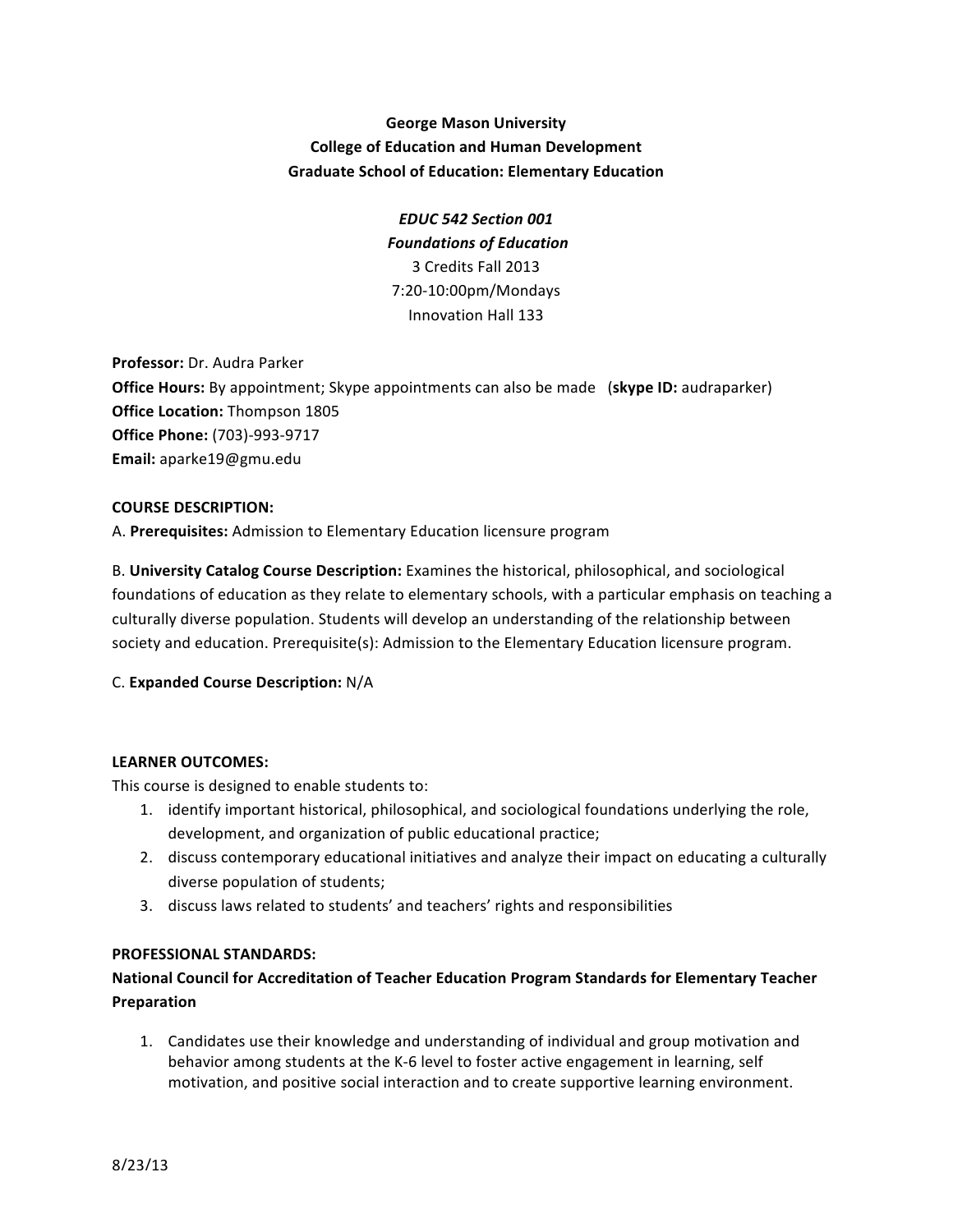- 2. Candidates use their knowledge and understanding of effective verbal, nonverbal, and media communication techniques to foster active inquiry, collaboration, and supportive interaction in the elementary classroom.
- 3. Candidates understand practices and behaviors that identify and develop the competence of a professional career teacher.

#### **Association of Childhood Education International Standards**

- 3.2 Adaptation to diverse students—Candidates understand how elementary students differ in their development and approaches to learning, and create instructional opportunities that are adapted to diverse students.
- 5.1 Professional growth, reflections, and evaluation—Candidates are aware of and reflect on their practice in light of research on teaching, professional ethics, and resources available for professional learning; they continually evaluate the effects of their professional decisions and actions on students, families, and other professionals in the learning community and actively seek out opportunities to grow professionally.

#### **InTASC Standards**

Standard 2: The teacher uses understanding of individual differences and diverse cultures and communities to ensure inclusive learning environments that enable each learner to meet high standards. 

Standard 9: Professional Learning and Ethical Practice: The teacher engages in ongoing professional learning and uses evidence to continually evaluate his/her practice, particularly the effects of his/her choices and actions on others (learners, families, other professionals, and the community), and adapts practice to meet the needs of each learner.

#### **8 VAC 20-25-30. Technology standards**

- A. Instructional personnel shall be able to demonstrate effective use of a computer system and utilize computer software.
- B. Instructional personnel shall be able to apply knowledge of terms associated with educational computing and technology.
- C. Instructional personnel shall be able to apply computer productivity tools for professional use.
- D. Instructional personnel shall be able to use electronic technologies to access and exchange information.

#### **REQUIRED TEXTS:**

Spring, J. (2012). American education (16<sup>th</sup> ed.). New York, NY: McGraw-Hill.

Kozol, J. (2005). The shame of the nation: The restoration of apartheid schooling in America. New York: Broadway Publishing.

Additional selected readings will be posted on Blackboard.

#### **COURSE ASSIGNMENTS AND EXAMINATIONS:**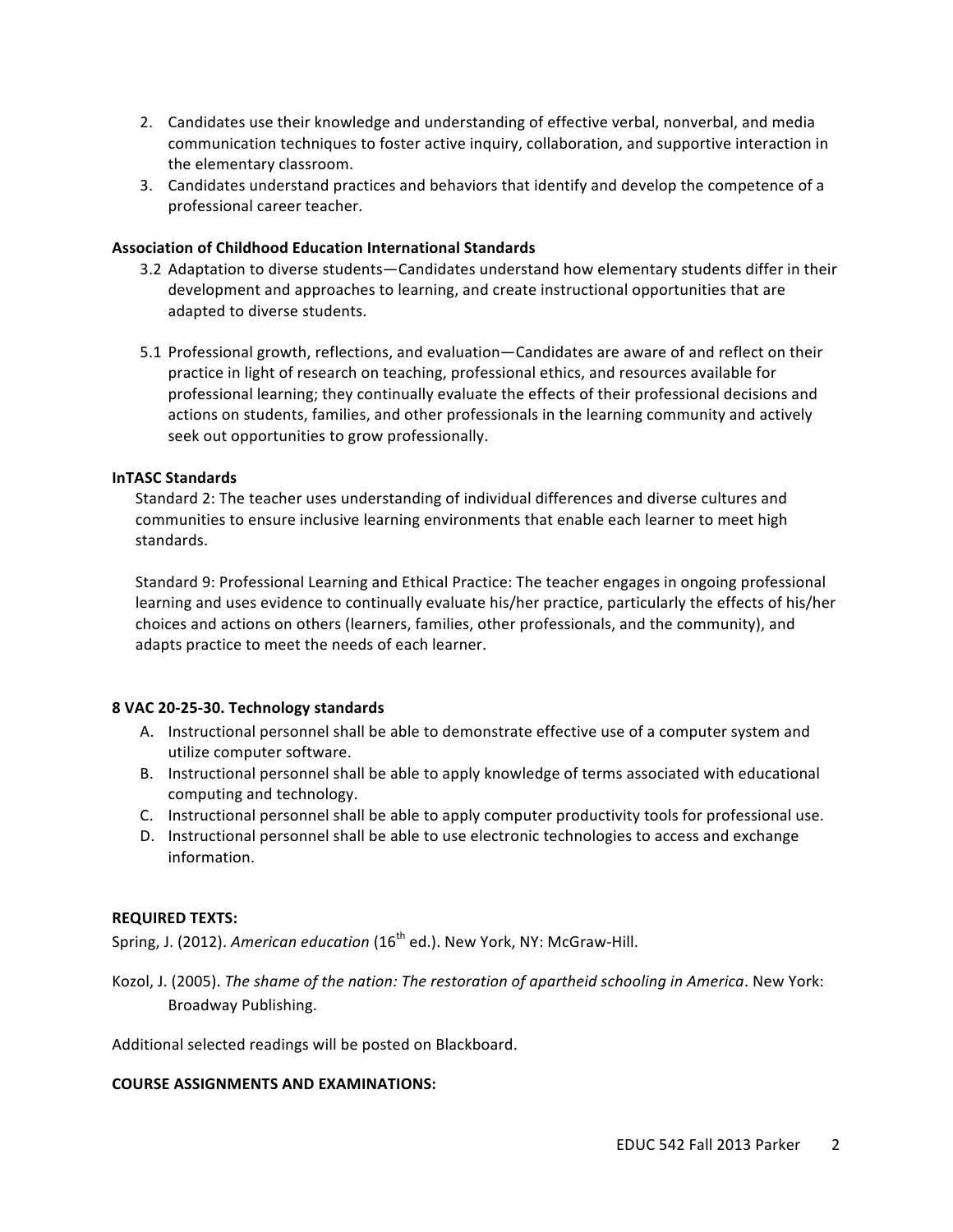#### **1. Assignment Descriptions**

### *Readings and Dialectical Journals*

There is a good deal of reading in this course and it is your responsibility to read the assigned book and article selections every week. Just completing the readings however is not enough to maximize your learning opportunities. You also need to analyze the readings in terms of your prior learning, personal experiences, and other readings. Therefore, it is expected that you employ active reading strategies by utilizing a dialectical journal. In this journal, you will explicitly note places in the text that stand out to you and explore why in a brief note. You may question, disagree, agree, identify confusion, etc. A dialectical journal is a *conversation between you and the text*. See the handout describing dialectical journals for more information.

- The journal for the weeks' readings should be completed before the class period begins.
- The journal will count towards your weekly class participation and you are expected to bring it to each class session. Each week I will choose two students to share their journal entries with the class, and at several points I will ask you to submit your journal without advance notice.
- Journal entries should be brief, yet thoughtful, and demonstrate genuine consideration of the text.
- In your responses, you should also attempt to connect across readings and entries.
- A minimum of 3 entries per reading is expected (2 entries for short readings, 1 entry for each Kozol chapter)

## *Post Class Thoughts*

At the end of each class, you are expected to complete a brief description of your post class thoughts. This serves as a type of "exit card" to help you process your immediate learning and to provide me insight into your developing understanding and perspective. It is expected that your response is brief but that you connect your response to class discussion and the readings.

#### *Beliefs Statement:*

As you progress through your program, you will identify, develop, and refine your beliefs about teaching and learning. These beliefs may or may not reflect your actual teaching practice. We often aspire to something that we are not yet able to do or that we don't do consistently. Your Beliefs Statement serves as a tool for acquiring new knowledge and studying your own teaching practice. Remember, your Beliefs Statement is likely to shift, grow, and deepen as you gain more experience in the classroom and deepen your knowledge of theory and practice. You will revisit your Beliefs Statement at the end of the course.

Your Beliefs Statement should be 1-2 single spaced pages in length and should address each of the following prompts:

- I believe that teaching and learning...
- I believe my classroom is...
- I believe all my students are/they learn best when they...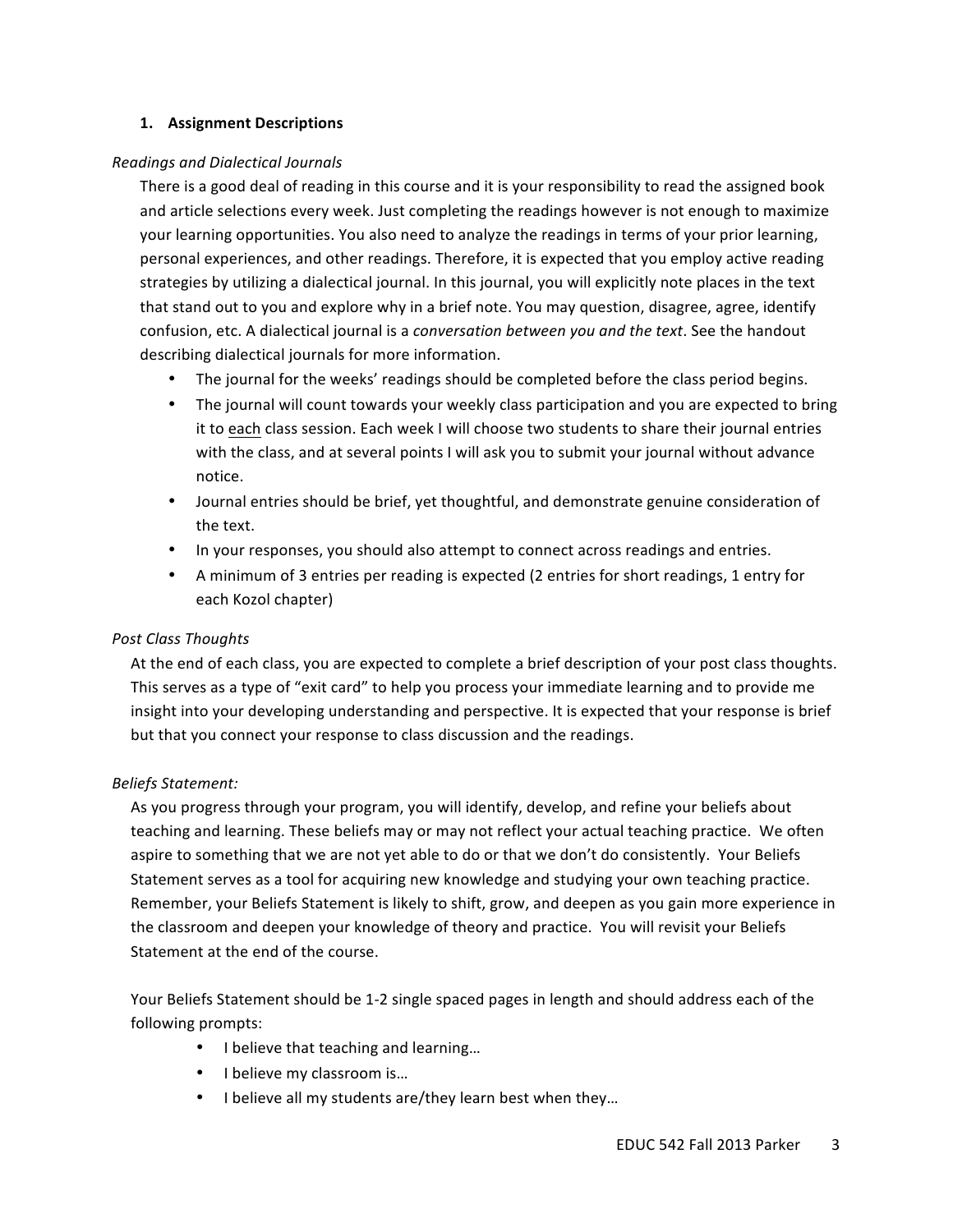- I believe my students learn best when I...
- I believe community/family is/are...
- I believe collaboration is...

## *Philosophical Cases and Reflection*

Using what you will learn about various philosophies of education, you will work with a small group in class to create a short vignette that illustrates a philosophy in action in a "classroom". In other words, imagine you will imagine walking into a classroom today and describe what you might see and hear if the teacher (personally) aligned with your assigned philosophy.

- Include such details as: teacher actions and responses, student actions and responses, curriculum content, student population and/or grouping, and room arrangement and decoration.
- Each vignette should concern the same grade level at the same fake school.
- Write the vignettes from the perspective of an observer who is visiting the classroom.
- Each vignette should be a half-page to a page. At the conclusion of each vignette, your peers will identify two to three attributes of that philosophy that are represented in your case.

You will synthesize your understanding by writing an approximately two-page autobiographical reflection that analyzes your own educational experience. Apply your new knowledge about the major educational philosophies and theorists to identify which ideas about the nature of knowledge and learning guided your own schooling. What were the consequences of these forces on your life (for better or worse)? What assumptions do you have (or did you have) about learning/knowledge? How does that inform what you think about teaching? As a result, what do you anticipate will be easy? What do you anticipate will be challenging for you? Within this reflection, identify your own philosophical leanings in light of what you have learned about yourself and these eight philosophies.

## *Autobiographical Extended Reflection*

In your Philosophical Cases and Reflection, you analyzed your school experiences in terms of philosophical influences. In this autobiographical extended reflection, you will analyze your schooling experiences in terms of what you have learned about the historical and sociological forces at play in American society. You will apply your new knowledge of the major historical forces shaping the structure and purposes of schools and identify which trends most powerfully shaped your own schooling experiences. Additionally, you'll apply your new knowledge about the sociological foundations of schooling (as related to gender, race, ethnicity, language, social class, and (dis)ability) to analyze your school experience and identify how these aspects of your identity shape your life decisions and thinking  $-$  especially your ideas about teaching.

Just like in the philosophical reflection, you'll explore: what were the consequences of these forces on your life (for better or worse)? What assumptions do you have (or did you have) about schooling? How does that inform what you think about teaching? As a result, what do you anticipate will be easy? What do you anticipate will be challenging for you?

Use your dialectical journal to aid you in this reflection.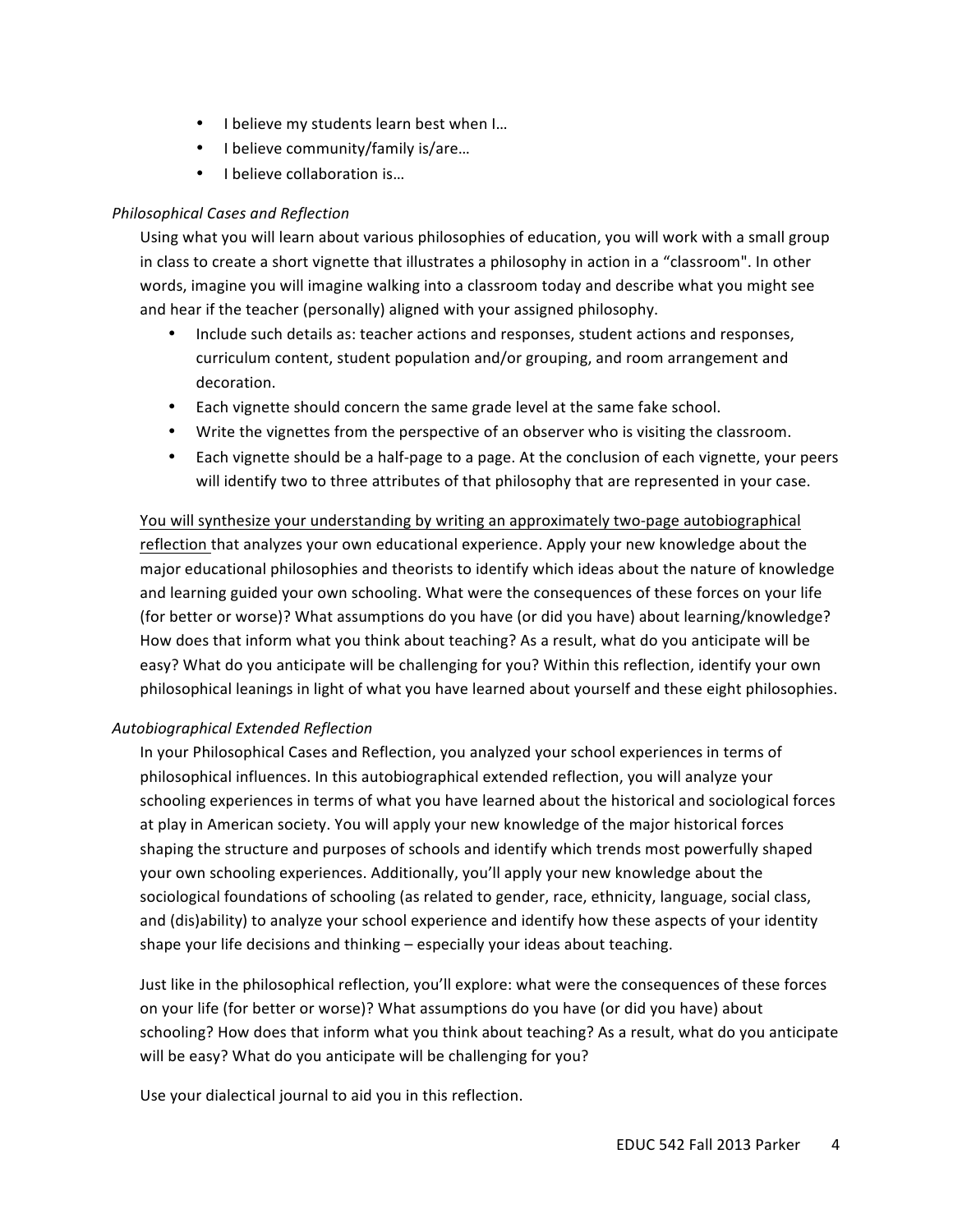This should be approximately 2-3 pages.

### *Current Events*

In partners or trios, you will select a current events news story (video clip or news article within the last month) to share with the class. The story should relate to an educational issue connected to the theme of the week the small group has been assigned. Links to the story should be posted to Blackboard 48 hours before class so that the other students and instructors can familiarize themselves with the issue. The group will be allotted 20-30 minutes in class to facilitate a discussion/activity about the story. The group will be responsible for a one-page handout summarizing the story and identifying 2-3 essential questions they would like to address with the class. Great resources for finding current events news stories include (but are NOT limited to):

- New York Times U.S. Education Section: http://www.nytimes.com/pages/education/index.html
- Education Week: http://www.edweek.org/ew/index.html
- Bridging Differences (blog): http://blogs.edweek.org/edweek/Bridging-Differences/
- Washington Post Education Section: http://www.washingtonpost.com/local/education

In addition to the requirements above, individually, each student will write a 1-page reflection of his or her presentation on the themes raised during the in-class discussion, as well as a *brief* metacognitive analysis of the process of working with a partner to plan for the class discussion and to create the handout. The reflection is due one week after the presentation and should be uploaded to blackboard.

## *Reflective Practitioner Paper (40 pts) PBA*

In order to become reflective practitioners for a multicultural classroom, candidates must reflect on a variety of professional issues that teachers confront in their day-to-day teaching as well as the broader educational and social context, which affects the work of the public school teacher. To this end, the candidates will analyze a current issue/innovation around race and culture, gender equity, special education, social class, or language diversity. They will then relate it to historical and sociological trends/perspectives as well as to their own experiences. \*A detailed task description and rubric is attached.

#### **2. Assignment Weighting**

| Course Outcomes         | Assignments                     | Points             |
|-------------------------|---------------------------------|--------------------|
| 1,2,3                   |                                 | 5                  |
|                         | <b>Readings and Dialectical</b> | pts/class          |
|                         | Journals                        | (50 pts.           |
|                         |                                 | total)             |
| 1,2,3                   |                                 |                    |
| Post Class Thoughts and | Activities                      | pts/class          |
|                         |                                 | $(65 \text{ pts})$ |
|                         | <b>Beliefs Statement</b>        | 10                 |
|                         | Philosophical Cases and         | 10                 |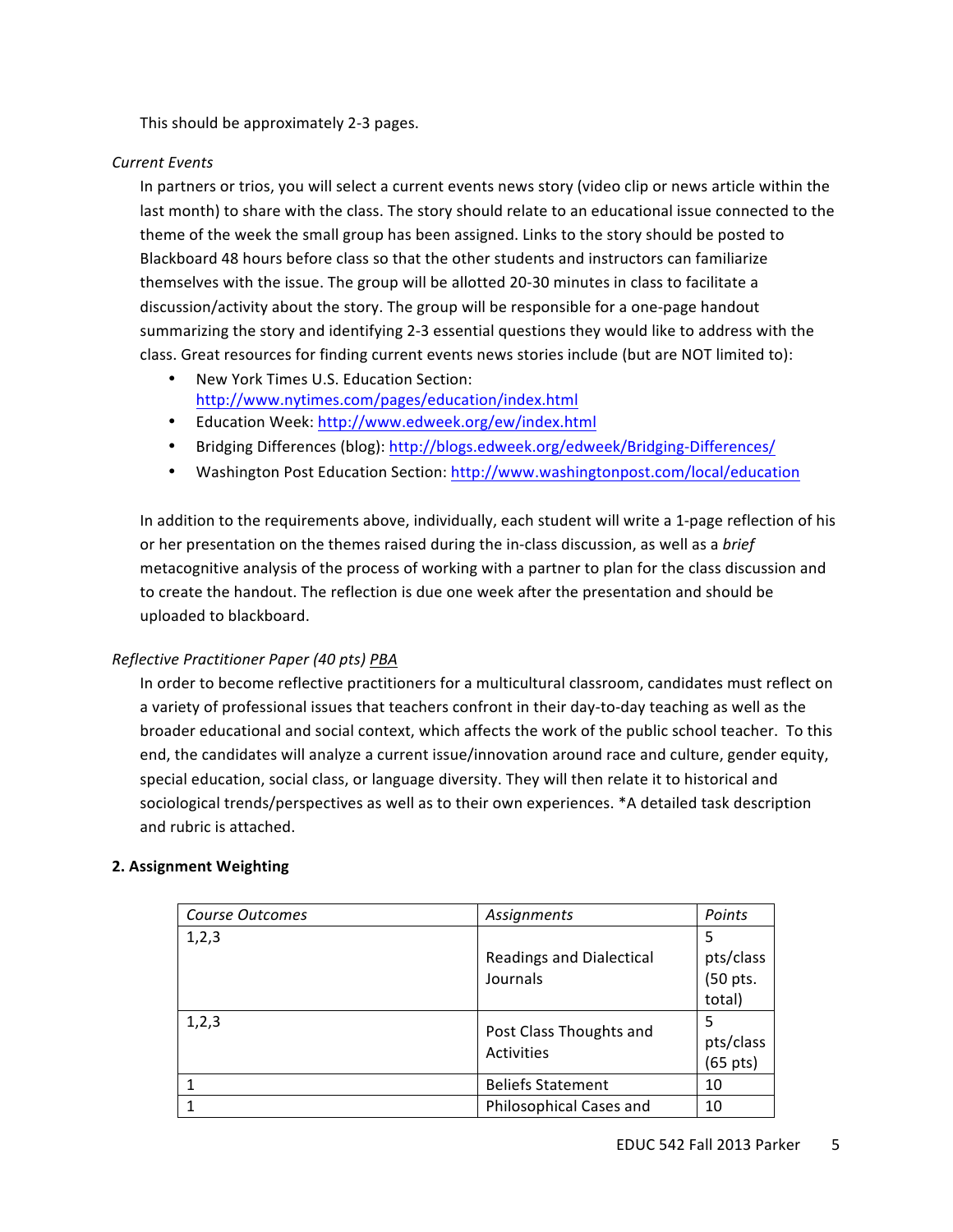|                     | Reflection                                    |     |
|---------------------|-----------------------------------------------|-----|
|                     | Autobiographical Extended<br>Reflection       | 10  |
| 2,3                 | <b>Current Events</b>                         | 10  |
|                     | <b>Reflective Practitioner Paper</b><br>(PBA) | 40  |
| <b>TOTAL POINTS</b> |                                               | 195 |

All written papers MUST be double-spaced, with 1" margins, and in 12-point font (Times New Roman, Calibri, or Arial). APA format is expected. If you do not have a 6<sup>th</sup> Edition APA manual, the OWL at Purdue is an excellent resource **http://owl.english.purdue.edu/owl/resource/560/01/.**

#### **3. Grading Policies**

A=93-100; A-=90-92; B+=87-89; B=80-86; C=70-79; F=below 70  *\*\*Remember: A course grade less than B requires that you retake the course.*

## **4. Other Expectations**

Late work will NOT be accepted without prior approval by your instructor. Any assignment submitted past the syllabus deadline without prior approval will earn 0 points.

Your assignments are only accepted via Blackboard (except the PBA- that is uploaded to TaskStream). You must name your file in the following way:

Yourlastname\_assignment

For example, for the Philosophical Cases assignment, mine would be: parker\_philosophy

**Please Note:** The GMU Writing Center offers online support via email. They will provide feedback on your writing within one hour. Graduate and professional writing can be difficult; I encourage you to take advantage of this service. http://writingcenter.gmu.edu/?page\_id=177

#### **5.Performance-based assessments**

## *Reflective Practitioner Paper (40 pts) PBA*

In order to become reflective practitioners for a multicultural classroom, candidates must reflect on a variety of professional issues that teachers confront in their day-to-day teaching as well as the broader educational and social context, which affects the work of the public school teacher. To this end, the candidates will analyze a current issue/innovation around race and culture, gender equity, special education, social class, or language diversity. They will then relate it to historical and sociological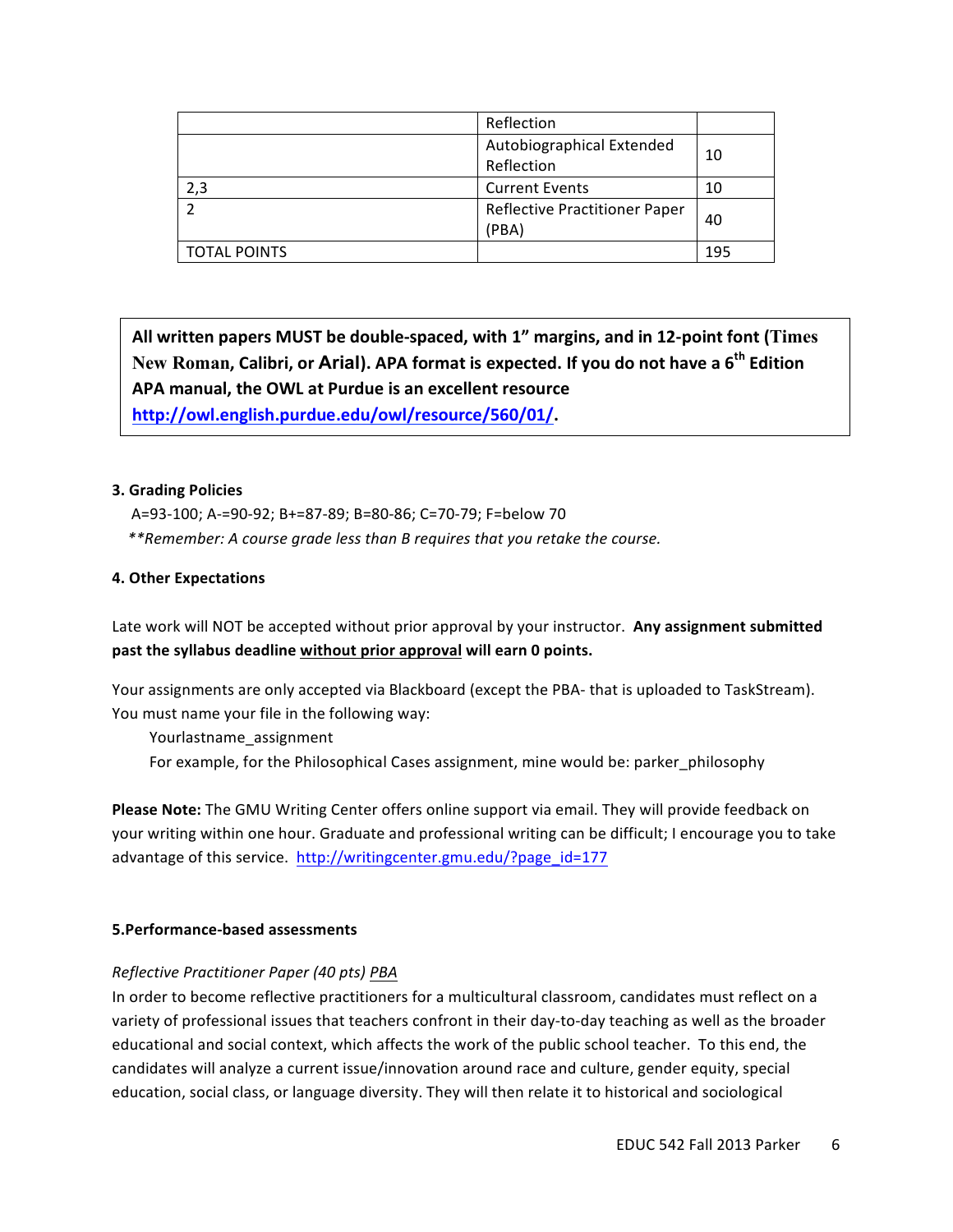trends/perspectives as well as to their own experiences. \*A detailed task description and rubric is attached. 

### **TASKSTREAM REQUIREMENTS**

Every student registered for any Elementary Education course with a required performance-based assessment (designated as such in the syllabus) is required to submit this assessment (EDCI 542: *Reflective Practitioner Paper*) to TaskStream (regardless of whether a course is an elective, a onetime course or part of an undergraduate minor). Evaluation of your performance-based assessment will also be provided using TaskStream. Failure to submit the assessment to TaskStream will result in a the course instructor reporting the course grade as Incomplete(IN). Unless this grade is changed upon completion of the required TaskStream submission, the IN will convert to an F nine weeks into the following semester.

## **GMU POLICIES AND RESOURCES FOR STUDENTS**

- a) Students must adhere to the guidelines of the George Mason University Honor Code [See http://oai.gmu.edu/honor-code/ ].
- b) Students must follow the university policy for Responsible Use of Computing [See http://universitypolicy.gmu.edu/policies/responsible-use-of-computing/ ].
- c) Students are responsible for the content of university communications sent to their George Mason University email account and are required to activate their account and check it regularly. All communication from the university, college, school, and program will be sent to students solely through their Mason email account.
- d) The George Mason University Counseling and Psychological Services (CAPS) staff consists of professional counseling and clinical psychologists, social workers, and counselors who offer a wide range of services (e.g., individual and group counseling, workshops and outreach programs) to enhance students' personal experience and academic performance [See http://caps.gmu.edu/].
- e) Students with disabilities who seek accommodations in a course must be registered with the George Mason University Office of Disability Services (ODS) and inform their instructor, in writing, at the beginning of the semester [See http://ods.gmu.edu/].
- f) Students must follow the university policy stating that all sound emitting devices shall be turned off during class unless otherwise authorized by the instructor.
- g) The George Mason University Writing Center staff provides a variety of resources and services (e.g., tutoring, workshops, writing guides, handbooks) intended to support students as they work to construct and share knowledge through writing [See http://writingcenter.gmu.edu/].

#### **PROFESSIONAL DISPOSITIONS**

Students are expected to exhibit professional behaviors and dispositions at all times.

#### **CORE VALUES COMMITMENT**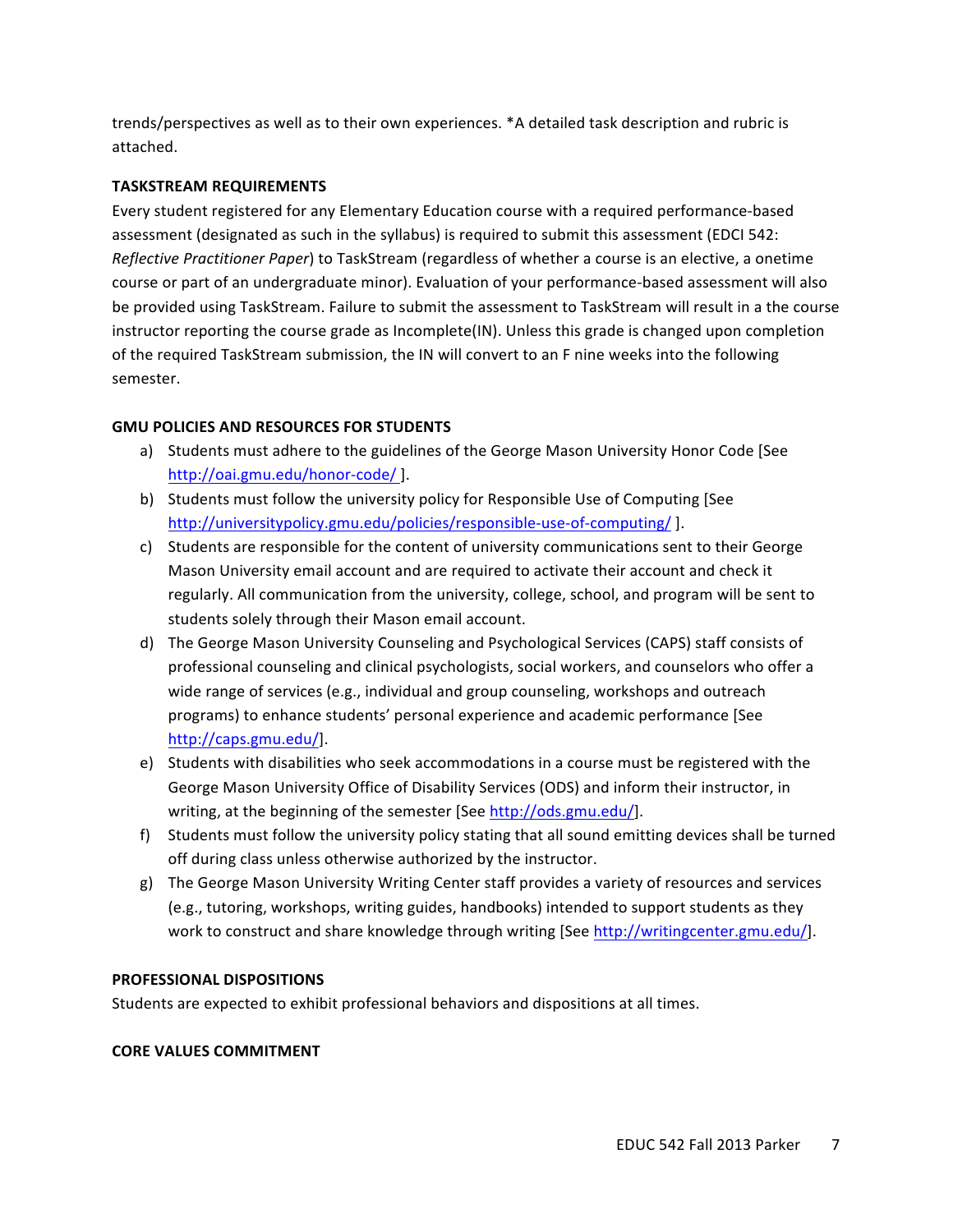The College of Education & Human Development is committed to collaboration, ethical leadership, innovation, research-based practice, and social justice. Students are expected to adhere to these principles. http://cehd.gmu.edu/values/

For additional information on the College of Education and Human Development, Graduate School of Education, please visit our website [See http://gse.gmu.edu/].

| <b>Date</b>             | <b>Topic/Guiding questions</b>                                                                                                                                                                                 | <b>Reading/Assignment Due</b>                                                                                                                                                                                      |
|-------------------------|----------------------------------------------------------------------------------------------------------------------------------------------------------------------------------------------------------------|--------------------------------------------------------------------------------------------------------------------------------------------------------------------------------------------------------------------|
| August 26               | Introductions<br>• What does Foundations of<br>Education mean?<br>• What is the purpose of<br>schooling?<br>Making the familiar strange                                                                        |                                                                                                                                                                                                                    |
| Sept.<br>$\overline{2}$ | <b>LABOR DAY HOLIDAY</b>                                                                                                                                                                                       | <b>DUE: Beliefs Statement</b>                                                                                                                                                                                      |
| Sept.<br>9              | Philosophical Foundations of<br>Education<br>• What does it mean to learn?<br>• What is the best way to<br>teach?                                                                                              | (pdf- jigsaw)<br>Plato (idealism)<br>Neill (existentialism)<br>Noddings (care)<br>Adler (perennialism)<br>Montessori (constructivism)<br>Skinner (behaviorism)<br>Dewey (pragmatism)<br>Freire (critical pedagogy) |
| Sept.<br>16             | Philosophical Foundations of<br><b>Education Cont'd</b><br>• Where do I fit?<br>The Social, Economic, and<br><b>Political Goals of School</b><br>Why do we teach what we<br>do?<br>What are the effects of the | Philosopher potluck<br>Spring Ch. 1, 2, 4<br><b>DUE: Dialectical Journal 1</b>                                                                                                                                     |

### **PROPOSED CLASS SCHEDULE:**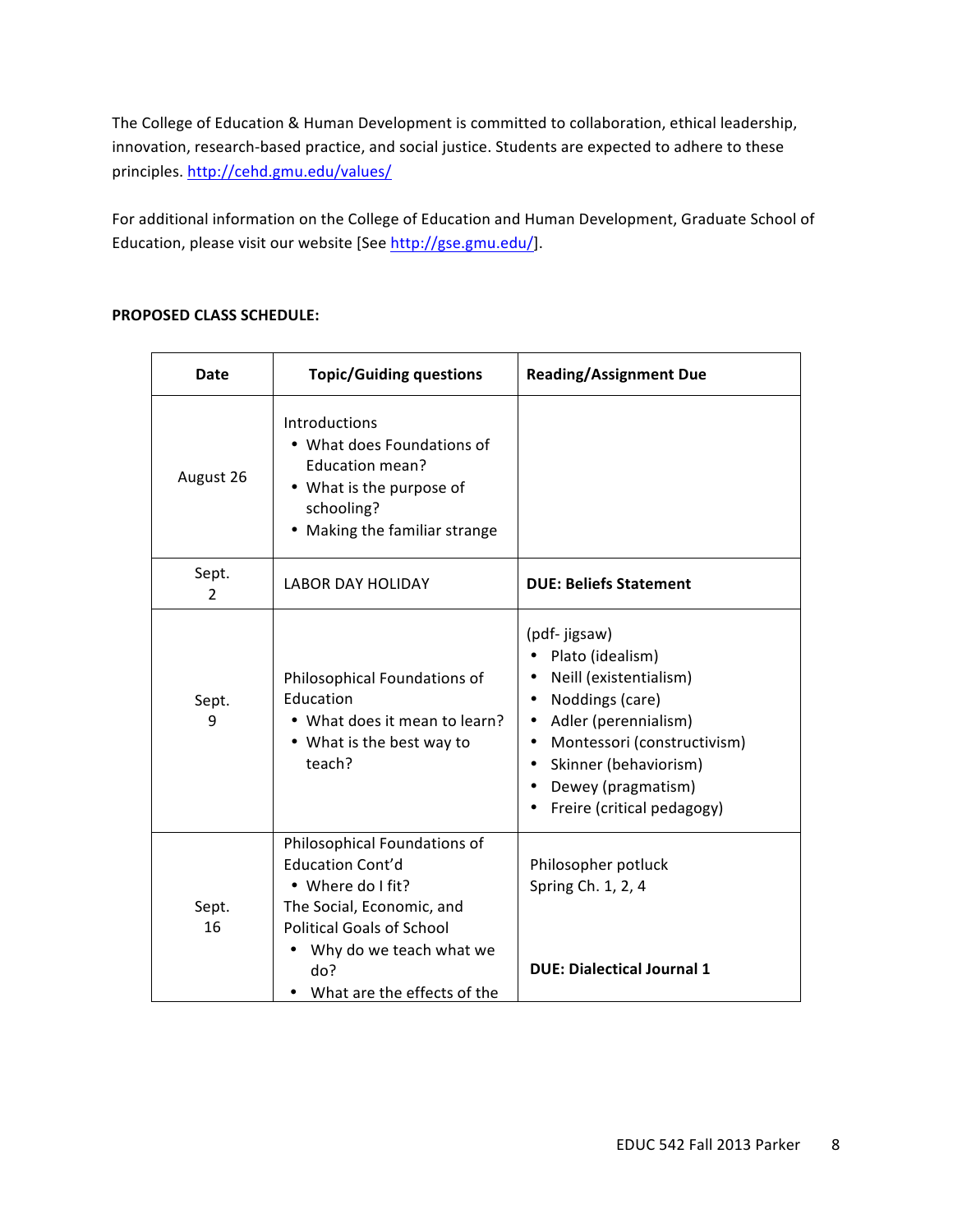| Sept<br>23      | Introduction to "Minority"<br>Education<br>Gender and Sexuality in<br>Education                                                                                     | Spring Ch. 6<br>Readings on BB<br><b>DUE: Dialectical Journal 2</b><br>Gender and sexuality current event<br>groups                                                                     |
|-----------------|---------------------------------------------------------------------------------------------------------------------------------------------------------------------|-----------------------------------------------------------------------------------------------------------------------------------------------------------------------------------------|
| Sept<br>30      | Social Class in Education                                                                                                                                           | Readings on BB<br><b>DUE: Dialectical Journal 3</b><br>Social class current event groups<br><b>Philosophical Cases Reflection</b>                                                       |
| <b>Oct</b><br>7 | <b>Native American Education</b>                                                                                                                                    | Readings on BB<br><b>DUE: Dialectical Journal 4</b><br><b>Ethnicity and race current event</b><br>groups                                                                                |
| Oct<br>14       | <b>African American Education</b>                                                                                                                                   | Readings on BB<br><b>DUE: Dialectical Journal 5</b><br><b>Ethnicity and race current event</b><br>groups                                                                                |
| Oct<br>21       | English Language Learner<br>Education                                                                                                                               | Spring Ch. 7<br>Readings on BB<br><b>DUE: Dialectical Journal 6</b><br>Language current event groups                                                                                    |
| Oct<br>28       | <b>Students with Disabilities</b><br>Education<br>• Why do we rely on IQ<br>scores?<br>• What has education looked<br>like for SWD?                                 | Ch. 5 (pp. 115-124)<br>Readings on BB<br><b>DUE: Dialectical Journal 7</b><br><b>Students with disabilities current</b><br>event groups                                                 |
| Nov<br>4        | The state of education today<br>and current issues<br>• How has the past affected<br>our present?<br>• How does school affect<br>educational and social<br>success? | Kozol 1-5<br>Spring Ch. 7<br><b>DUE: Dialectical Journal 8</b><br><b>Structures/Funding of schools</b><br>current event groups<br><b>Autobiographical Extended</b><br><b>Reflection</b> |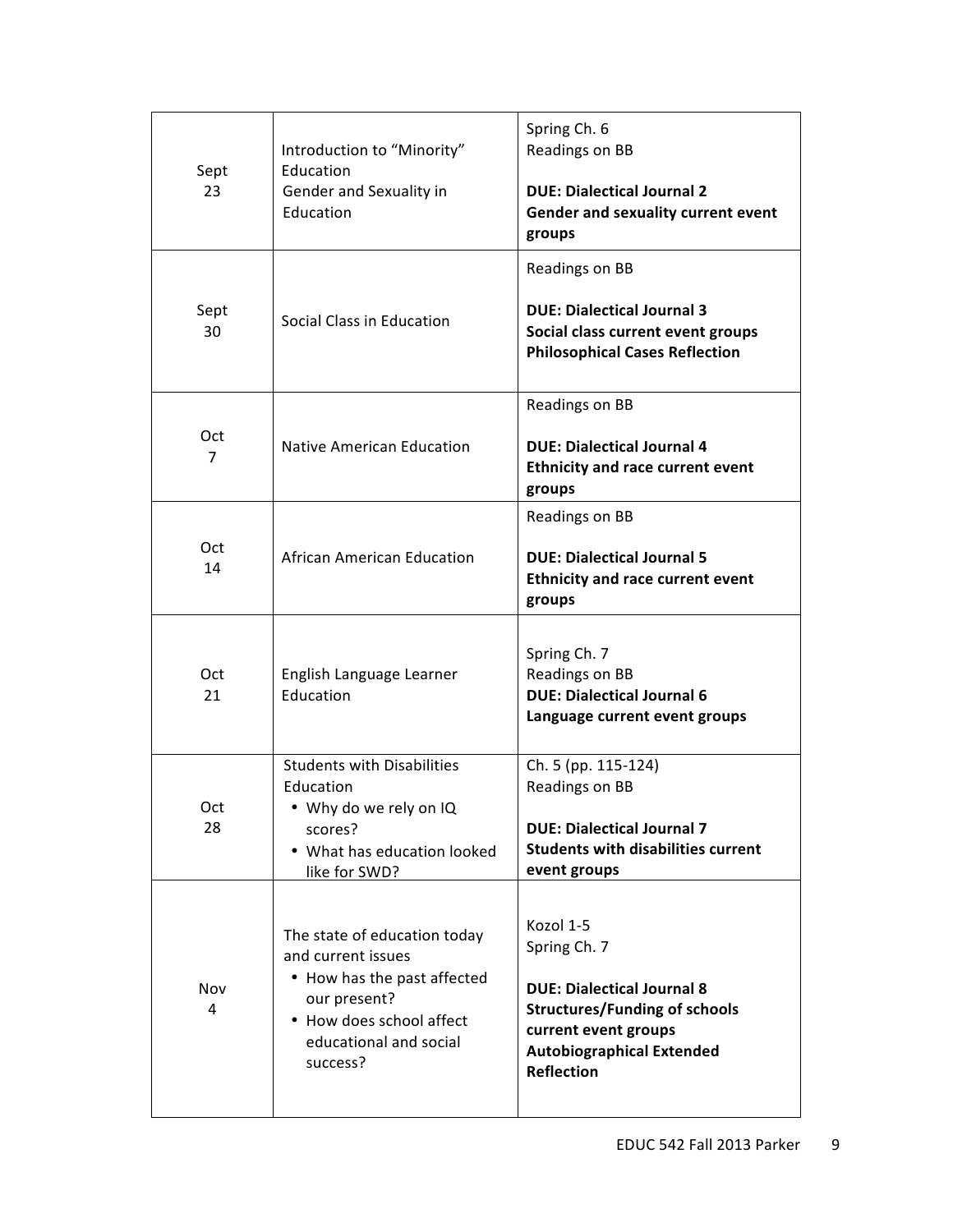| Nov<br>11        | The state of education today<br>and current issues<br>• How has NCLB affected<br>education?                                | Kozol 6-9<br>Spring Ch. 8-10<br>Readings on BB<br><b>DUE: Dialectical Journal 9</b>                         |
|------------------|----------------------------------------------------------------------------------------------------------------------------|-------------------------------------------------------------------------------------------------------------|
| Nov<br>18        | Implications for today<br>• Culturally responsive<br>teaching<br>• Lead PBA topic group                                    | Kozol Ch. 10 (through) A Note to<br><b>Teachers</b><br>Readings on BB<br><b>DUE: Dialectical Journal 10</b> |
| Nov<br>25        | No class meeting<br>Optional individual conferences<br>to discuss PBA                                                      |                                                                                                             |
| Dec <sub>2</sub> | Implications for teaching our<br>students today<br>• Last F2F class<br>• Pulling it all together<br>• Lead PBA topic group | Readings on BB<br><b>DUE: Reflective Practitioner Paper</b><br>(PBA)                                        |

Note: Calendar is tentative and may be modified in line with course needs.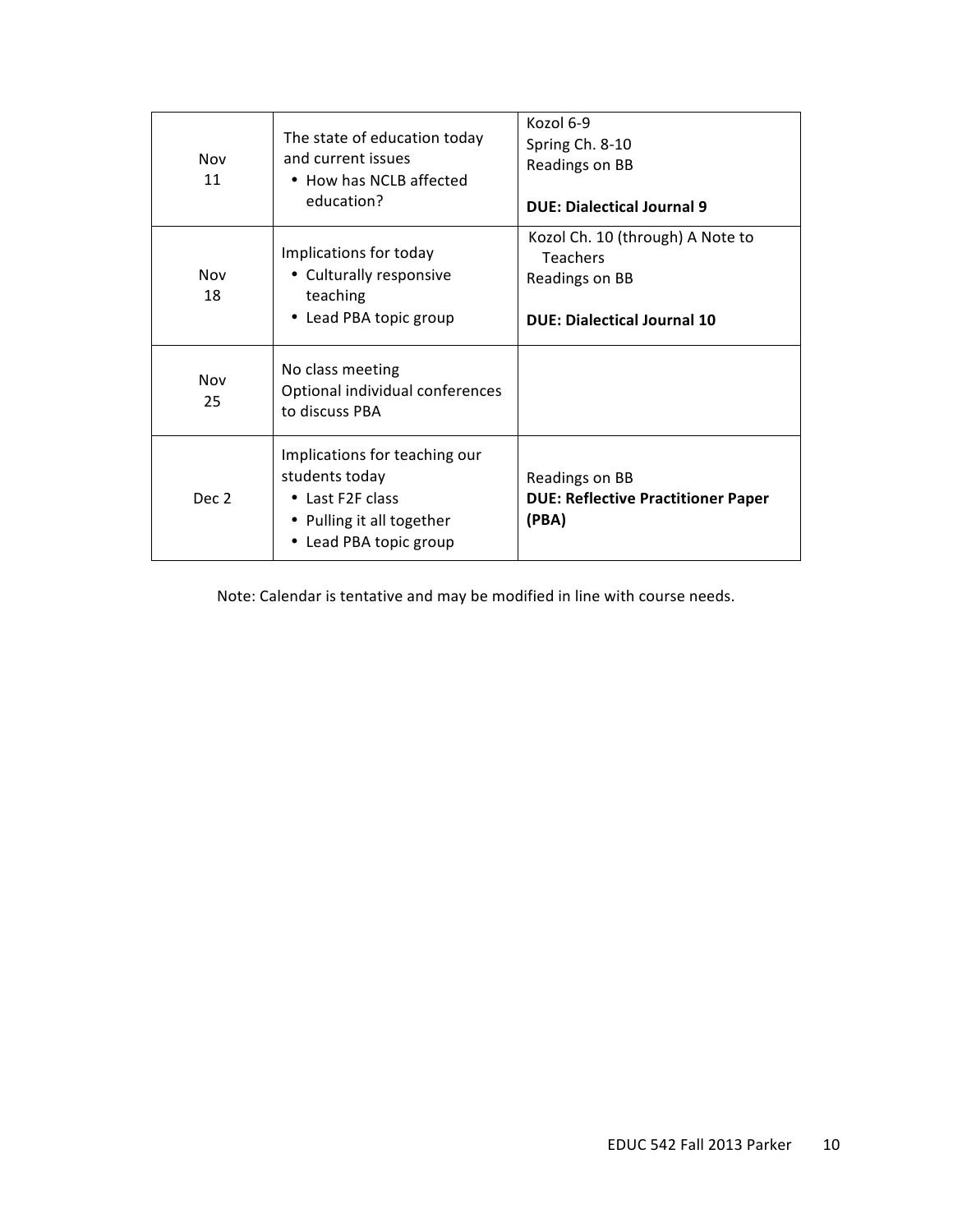## Dialectical Journals

*dialectical (die-uh-LEKT-i-cul), n. : the art or practice of arriving at the truth through logical arguments.* 

A dialectical journal is another name for a double-entry journal or a readerresponse journal. A dialectical journal is a journal that records a dialogue, or conversation, between the ideas in the text (the words that you are reading) and the ideas of the reader (the person who is doing the reading). This is what you must do in your journal—keep a dialogue with yourself. In your journal, have a conversation with the text and with yourself. Write down your thoughts, questions, insights, and ideas while you read.

# How Do I Keep A Dialectical Journal?

Your journal will use a two-entry form:

- $\bullet$  Fold the page in half.
- In the LEFT COLUMN, write down direct quotes (with page numbers) from the readings. These should be points that you think are interesting or important.
- In the RIGHT COLUMN, write down YOUR OWN thoughts, commentary, and questions about the quotes in the LEFT COLUMN. Why did you choose this quote? Is it a main idea? Something you disagree with? Something you question? Does it connect back to prior class discussion/reading? Be specific.
- You should have at least 3 quotes from each reading or chapter (2 from shorter selections)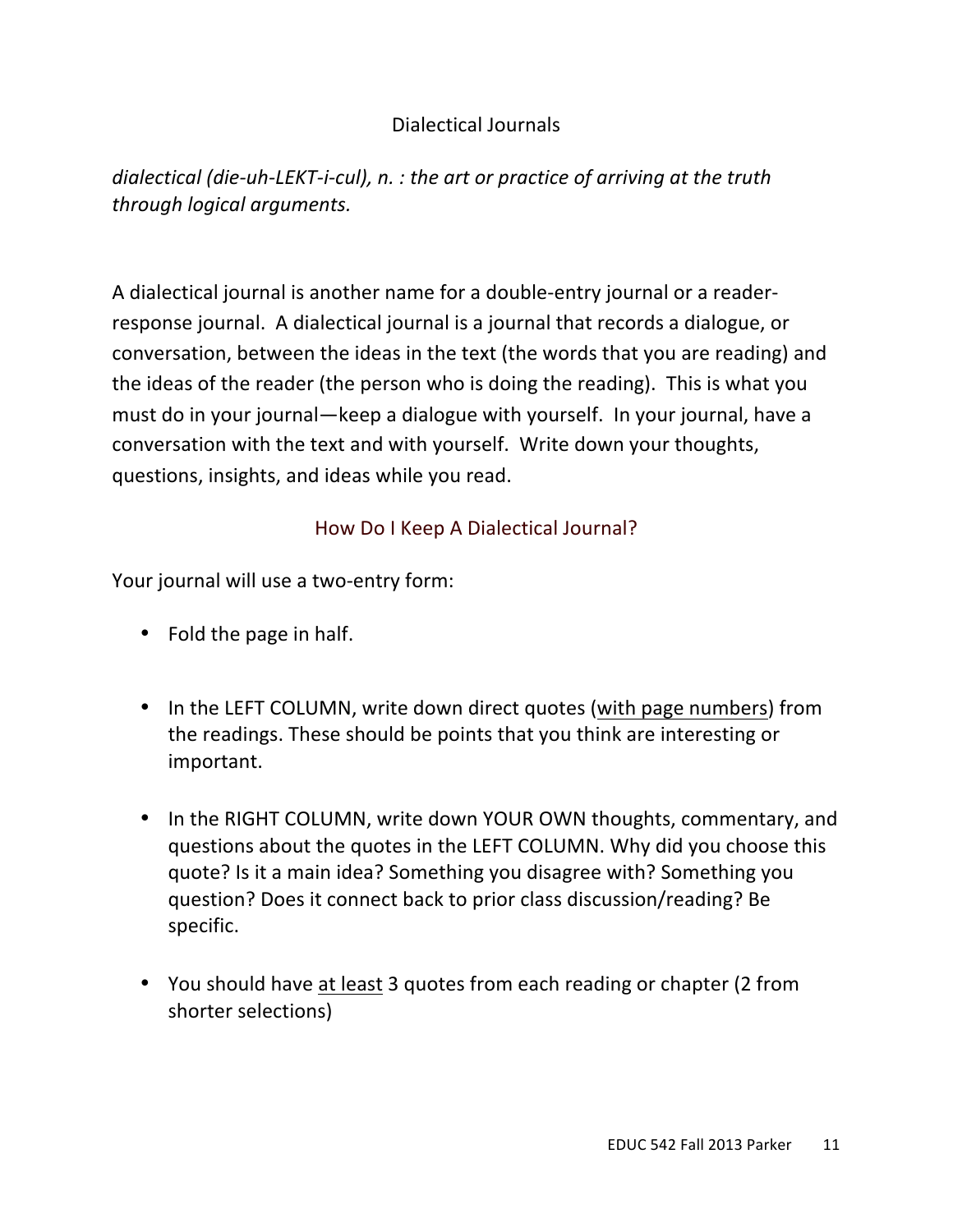#### **Reflective Practitioner Paper**

"A large part of the problem [of the achievement gap] is that many educators do not understand what it means to engage in educational practices that promote equity. Equity involves more than simply ensuring that children have equal access to education. Equity also entails a focus on outcomes and results" 

(Boykin & Noguera, 2011, p. viii)

In consideration of the above quote, this assignment will offer you an opportunity to expand your understanding of public education as a system that both expands and diminishes equity. Taken another way, you will explore the following question: What are the tensions within efforts to reform public education and how do these debates shape your thinking and actions as a teacher? Follow the steps below to successfully write this scholarly paper.

- 1. Pick an educational initiative introduced through class (readings, discussion, materials).
- 2. Research who this initiative is designed to benefit (a group of students targeted by the initiative).
- 3. Find peer-reviewed research articles and review class readings that address the initiative and its impact on students (If you are not sure about whether a research journal is peer-reviewed consult with me). Take notes as you read.
- 4. Write your paper. Include the following as headings so that you and the reader [your instructor] will know exactly where you are headed and whether you have addressed all of the content requirements.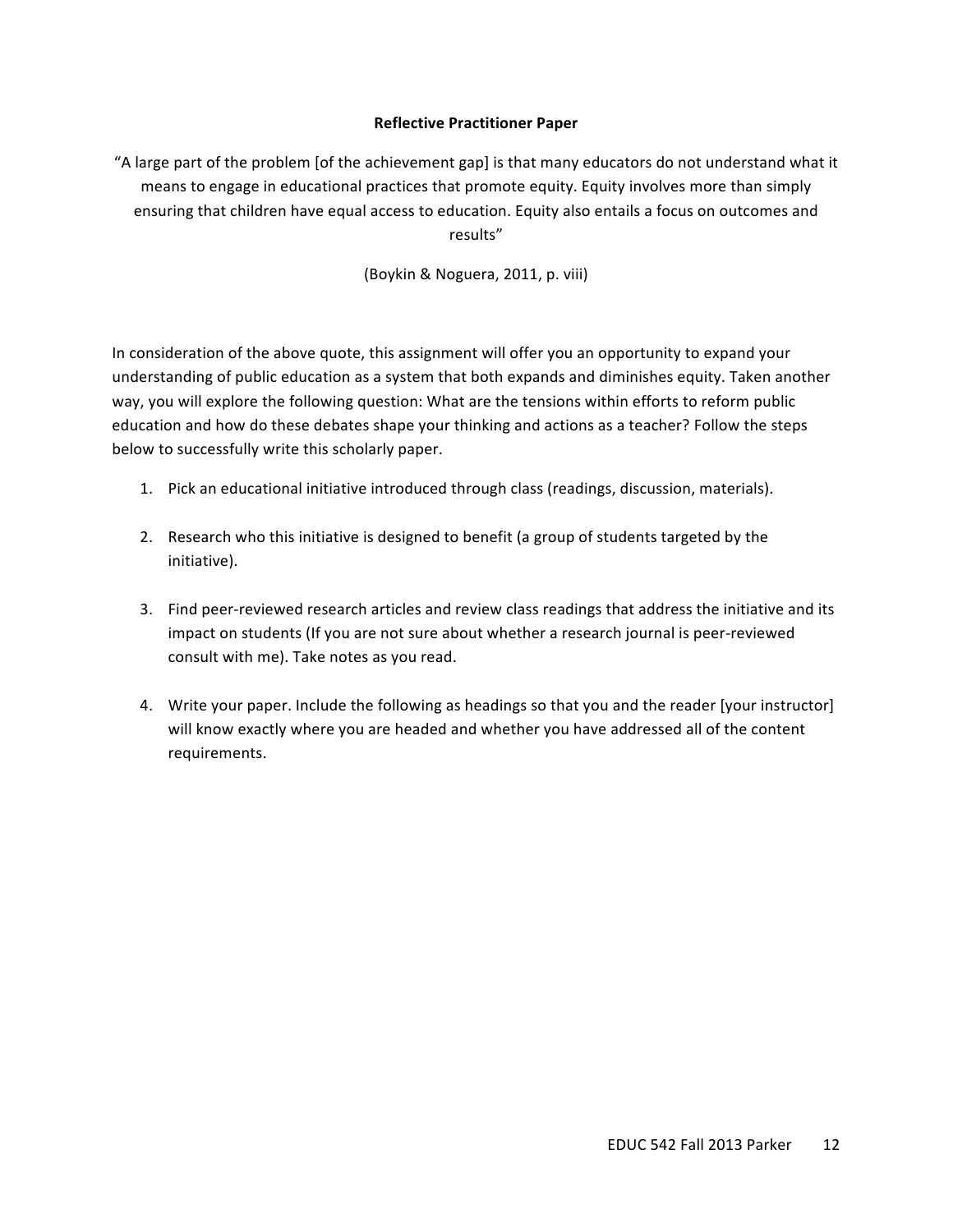Introduction (this is where you introduce your topic, establish its significance (hook), and give your reader an advance organizer for the paper)

Part One (The initiative)

- Description of the initiative
- Background and historical information of initiative
- Strengths of the initiative
- Weaknesses of/challenges to the initiative
- Implications for teachers (What does this initiative mean for teachers? You will want to think about what is essential for teachers to consider, know, and do within this initiative)

Part Two (The students)

- Background of the student population targeted by the initiative (may include US, VA, DC demographics)
- Classroom/school implications for young learners in this population (How has this population of students historically experienced education? How do identity characteristics of this population intersect with characteristics of school?)
- Implications for teachers such as yourself (compare/contrast your background) teaching this population of students (You must first deconstruct and then describe relevant aspects of your identity. Then you must analyze how these pieces of your identity potentially intersect with teaching this student population. Use first person here to then generalize to a broader population of teachers like you.)

Part Three

Conclusions (Based on what you have presented in your paper, this is where you draw conclusions about the impact of the initiative on students. Who is benefitted and how? Who is disadvantaged and how? What does that mean for the group of students targeted by the initiative?) 

## Tips

While you are writing the paper make sure that you are:

- Integrating concepts from readings. You CANNOT make a claim without evidence to support it. That evidence comes from your readings and research. Each section needs multiple (2 or more different) sources. I will be looking for breadth and depth in your references.
- Integrating class discussions and integrating experiences and/or personal reflection (especially in Part 2: Implications for teachers such as yourself.

Clarity of writing

- It is logically organized
- Has an introduction that includes the goals/purpose of the paper
- Has points representing strengths and weaknesses of the initiative
- Has smooth transitions between ideas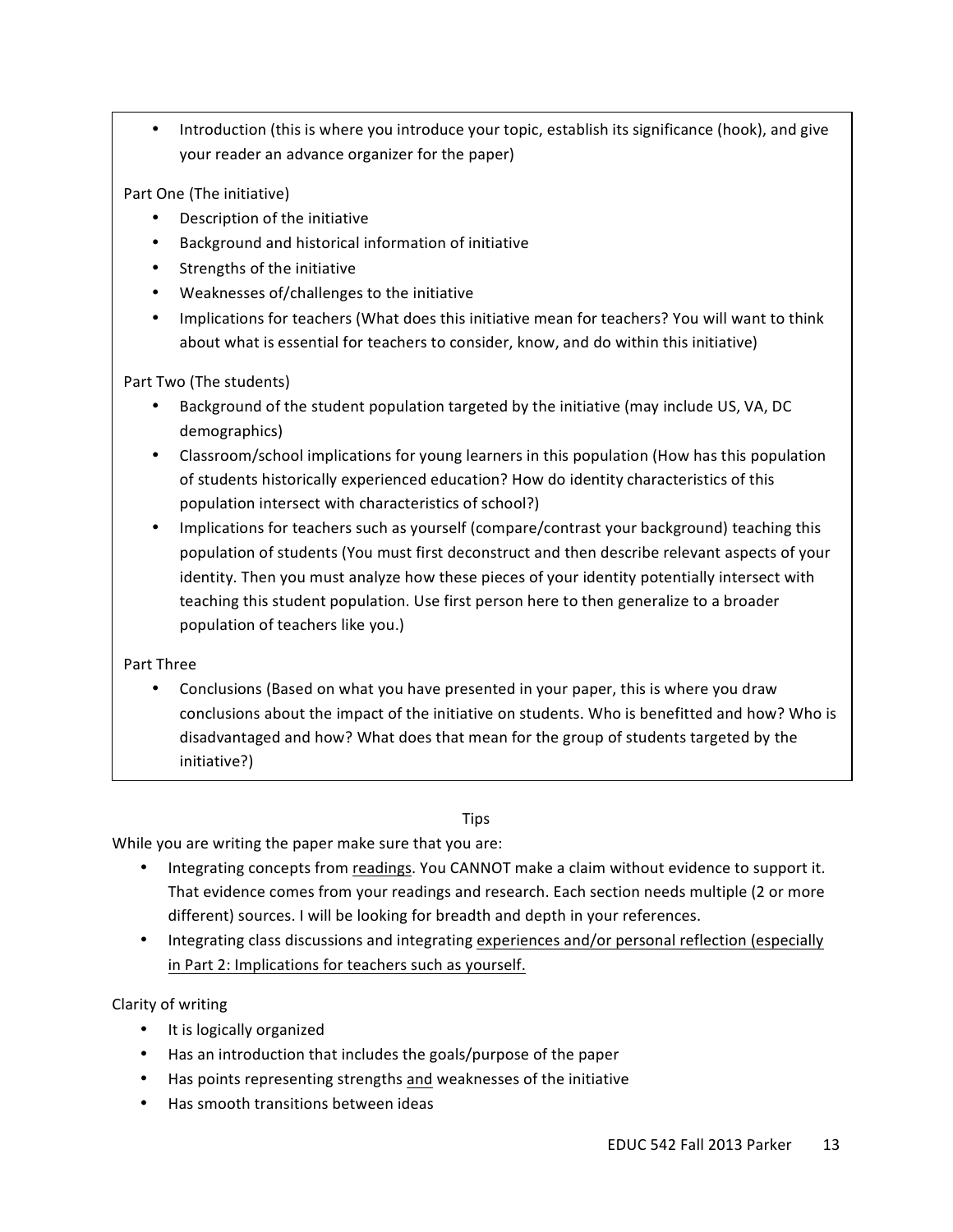- Ends with a conclusion that restates the main points of the paper (without introducing new ideas) and draws conclusions about the initiative's outcomes on intended students.
- Information is presented clearly within the page limits (8-10 pages)
- The paper has NO grammar or spelling errors. None.
- Read and re-read your writing before submitting
- If academic writing is difficult for you, ask a colleague or friend to review your work and provide feedback or visit the GMU Writing Center (see link above).

### APA format

- title page
- headings
- page numbers
- proper use of in-text citations and appropriately formatted reference list
- Do NOT use standalone quotes in your paper. See the "Citation Cheat Sheet" on blackboard for help with this.
- Do NOT include anything in your reference list that you do not cite in your paper.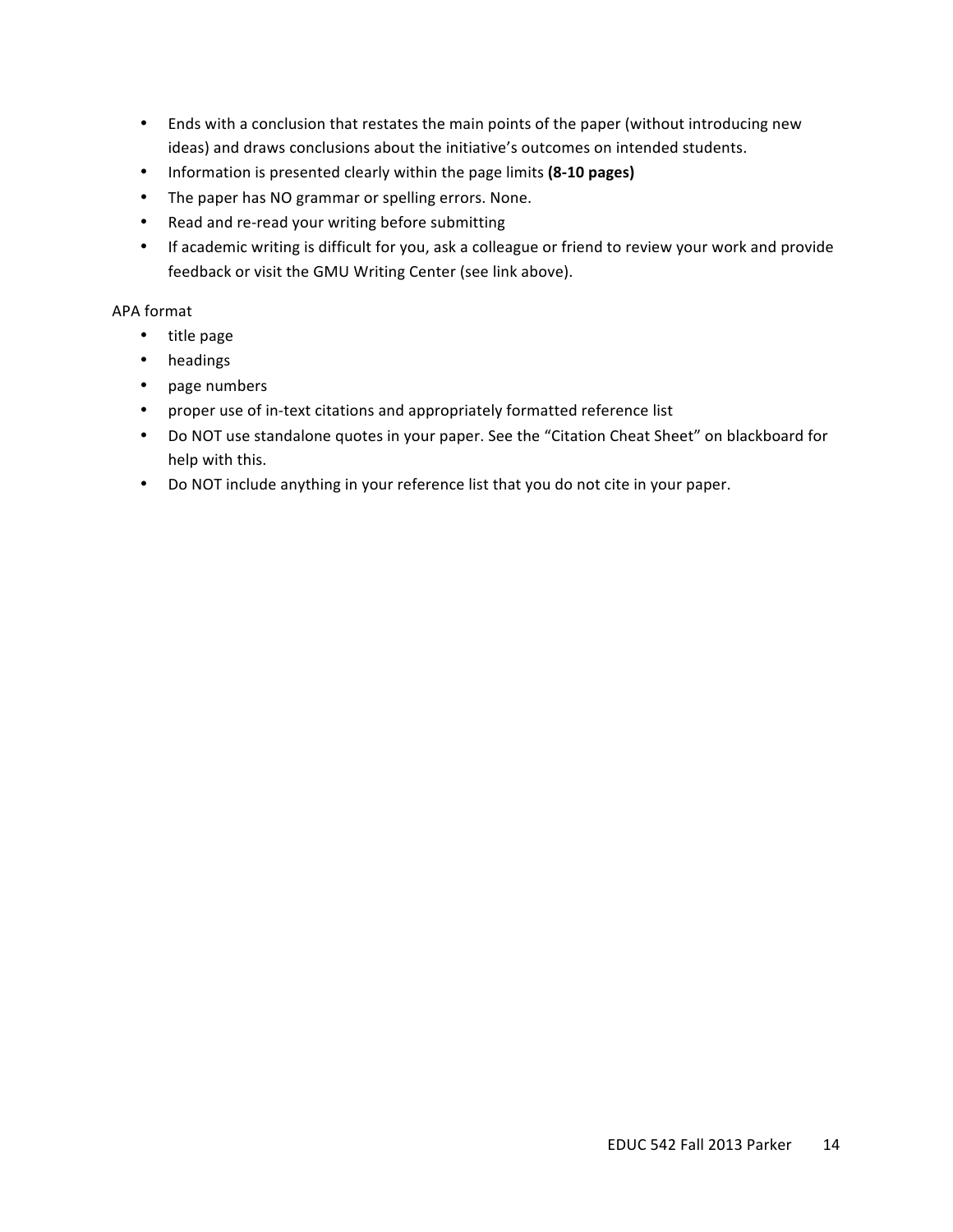|                                          | 4                                     | 3                                      | $\overline{2}$                                 | 1                     |
|------------------------------------------|---------------------------------------|----------------------------------------|------------------------------------------------|-----------------------|
| <b>Reflective Practitioner</b><br>Rubric | <b>Exemplary</b>                      | <b>Maturing</b>                        | <b>Developing</b>                              | <b>Unsatisfactory</b> |
|                                          | (Met)                                 | (Met)                                  | (Not Met)                                      | (Not Met)             |
|                                          | Presents appropriate                  | Presents appropriate                   | Presents some                                  | Lacks description of  |
|                                          | and complete                          | description of the                     | description of the                             | the education         |
| Description of the                       | description of the                    | education initiative,                  | education initiative,                          | initiative            |
| education initiative                     | education initiative,                 | but is incomplete                      | but is not sufficient                          |                       |
|                                          | and includes                          | and/or includes only                   | and/or lacks                                   |                       |
| <b>ACEI 5.1</b>                          | multiple and                          | some supporting                        | supporting                                     |                       |
|                                          | different supporting                  | references                             | references                                     |                       |
|                                          | references                            |                                        |                                                |                       |
|                                          | Presents appropriate                  | Presents appropriate                   | Presents some                                  | Lacks significant     |
|                                          | and complete                          | significant historical                 | significant historical                         | historical and        |
| <b>Significant historical</b>            | significant historical                | and background                         | and background                                 | background            |
| background information                   | and background                        | information on the                     | information on the                             | information on the    |
| regarding the education                  | information of the                    | education initiative,                  | education initiative,<br>but is not sufficient | education initiative  |
| initiative                               | education initiative,<br>and includes | but is incomplete                      |                                                |                       |
| <b>ACEI 5.1</b>                          |                                       | and/or include only<br>some supporting | and/or lacks                                   |                       |
|                                          | multiple and<br>different supporting  | references                             | supporting<br>references                       |                       |
|                                          | references                            |                                        |                                                |                       |
|                                          | Presents appropriate                  | Presents appropriate                   | Presents some                                  | Lacks strengths and   |
|                                          | and complete                          | strengths and                          | strengths and                                  | weaknesses of the     |
|                                          | discussion of                         | weaknesses of the                      | weaknesses of the                              | education initiative  |
| <b>Strengths and weaknesses</b>          | strengths and                         | education initiative,                  | education initiative,                          |                       |
| of the education initiative              | weaknesses of the                     | but is incomplete                      | but is not sufficient                          |                       |
|                                          | education initiative,                 | and/or includes only                   | and/or lacks                                   |                       |
| <b>ACEI 5.1</b>                          | and includes                          | some supporting                        | supporting                                     |                       |
|                                          | multiple and                          | references                             | references                                     |                       |
|                                          | different references                  |                                        |                                                |                       |
|                                          | Presents appropriate                  | Presents appropriate                   | Presents some                                  | Lacks implications of |
|                                          | and complete                          | implications of the                    | implications of the                            | the education         |
| Implications of the                      | implications of the                   | education initiative                   | education initiative                           | initiative for        |
| education initiative for                 | education initiative                  | for teachers, but is                   | for teachers, but is                           | teachers in the       |
| teachers                                 | for teachers, and                     | incomplete and/or                      | not sufficient and/or                          | identified population |
|                                          | includes multiple                     | includes only some                     | lacks supporting                               |                       |
| <b>ACEI 5.1</b>                          | and different                         | supporting                             | references                                     |                       |
|                                          | supporting<br>references              | references                             |                                                |                       |
|                                          | Presents appropriate                  | Presents appropriate                   | Presents some                                  | Lacks background      |
|                                          | and complete                          | background                             | background                                     | information about     |
|                                          | background                            | information about                      | information about                              | the targeted          |
| <b>Background information</b>            | information about                     | the targeted                           | the targeted                                   | population of         |
| about the targeted                       | the targeted                          | population of                          | population of                                  | students              |
| population of students                   | population of                         | students, but is not                   | students, but is not                           |                       |
|                                          | students and                          | complete and/or                        | sufficient and/or                              |                       |
| <b>ACEI 3.2</b>                          | includes multiple                     | includes some                          | lacks supporting                               |                       |
|                                          | and different                         | supporting                             | references                                     |                       |
|                                          | supporting                            | references                             |                                                |                       |
|                                          | references                            |                                        |                                                |                       |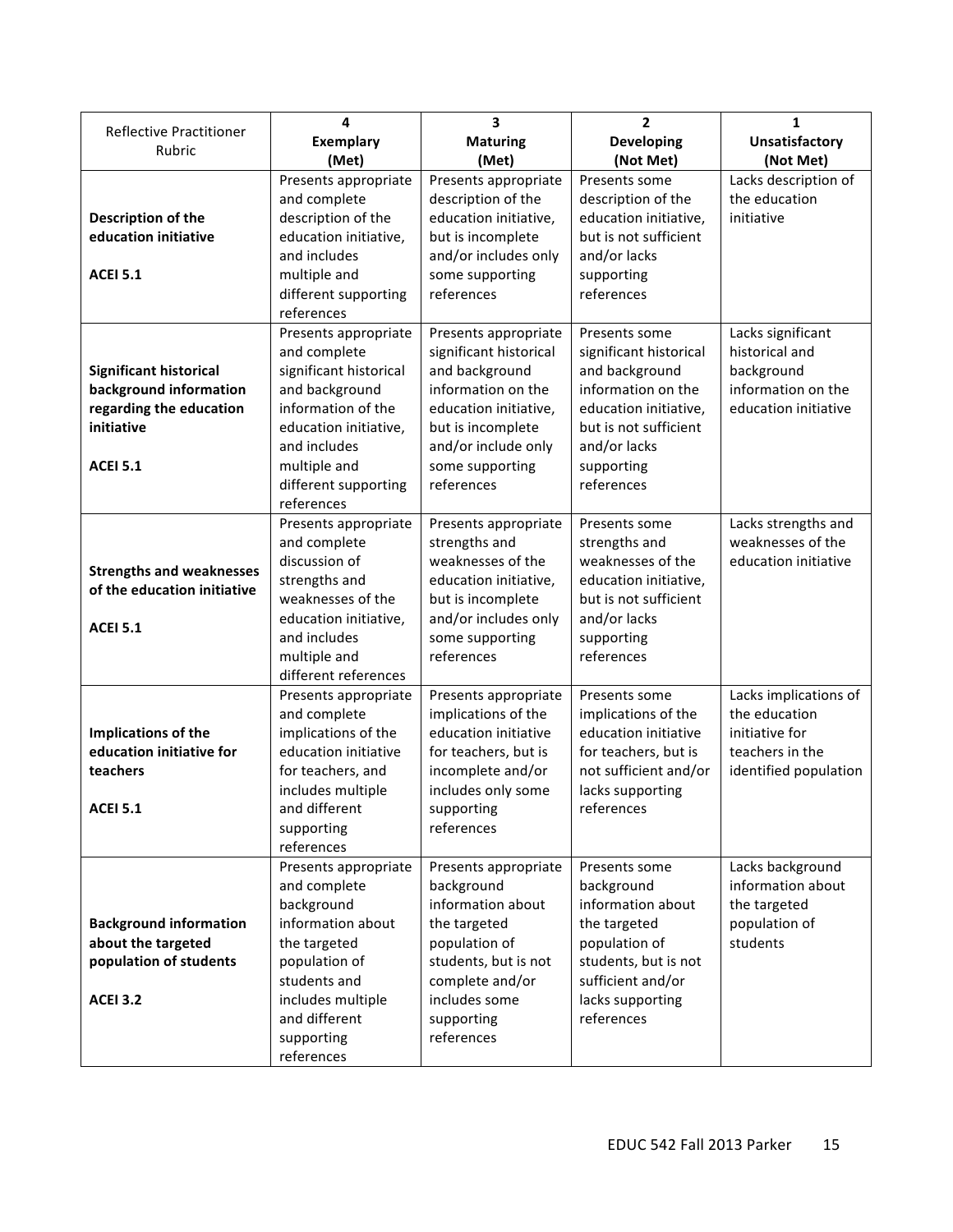|                                  | Presents appropriate                 | Presents appropriate               | Presents some                      | Lacks implications                    |
|----------------------------------|--------------------------------------|------------------------------------|------------------------------------|---------------------------------------|
|                                  | and complete                         | implications for                   | implications for                   | for students in the                   |
| Classroom/school                 | implications for                     | students in the                    | students in the                    | targeted population                   |
| implications for students        | students in the                      | targeted population,               | targeted population,               |                                       |
| in this population               | targeted population;                 | but it is not                      | but it is not                      |                                       |
|                                  | includes multiple                    | complete and/or                    | sufficient and/or                  |                                       |
| <b>ACEI 3.2</b>                  | and different                        | includes only some                 | lacks supporting                   |                                       |
|                                  | supporting                           | supporting                         | references                         |                                       |
|                                  | references                           | references                         |                                    |                                       |
|                                  |                                      |                                    |                                    |                                       |
|                                  | Presents appropriate<br>and complete | Presents appropriate<br>background | Presents some<br>background        | Lacks background<br>information about |
|                                  | background                           | information about                  | information about                  | the culture,                          |
|                                  | information about                    |                                    |                                    |                                       |
| <b>Implications for teachers</b> | the culture,                         | the culture,                       | the culture,                       | knowledge, and<br>attitudes of the    |
| such as yourself teaching        |                                      | knowledge, and                     | knowledge, and<br>attitudes of the |                                       |
| this population of               | knowledge, and                       | attitudes of the                   |                                    | identified preservice                 |
| students                         | attitudes of the                     | identified preservice              | identified preservice              | teacher                               |
|                                  | identified preservice                | teacher, but is not                | teacher, but is not                |                                       |
| <b>ACEI 3.2</b>                  | teacher and includes                 | complete and/or                    | sufficient and/or                  |                                       |
|                                  | multiple and                         | includes some                      | lacks supporting                   |                                       |
|                                  | different supporting                 | supporting                         | references                         |                                       |
|                                  | references                           | references                         |                                    |                                       |
|                                  | Presents appropriate                 | Presents appropriate               | Presents some                      | Lacks conclusions or                  |
|                                  | and complete                         | conclusions                        | conclusions                        | conclusions                           |
| <b>Conclusions regarding the</b> | conclusions                          | regarding the impact               | regarding the impact               | presented are                         |
| impact of the initiative on      | regarding the impact                 | of the initiative but              | of the initiative but              | illogical based on the                |
| students                         | of the initiative;                   | it is not complete;                | conclusions may be                 | rest of the paper,                    |
|                                  | includes multiple                    | includes some                      | vague, and/or lacks                | and/or lacks any                      |
| <b>ACEI 3.2</b>                  | and different                        | supporting                         | supporting                         | supporting                            |
|                                  | supporting                           | references                         | references                         | references                            |
|                                  | references                           |                                    |                                    |                                       |

\*note: multiple references means (2 or more), some means (1), none means (0).

## ACEI/NCATE Standards addressed in this task

3.2 Adaptation to diverse students—Candidates understand how elementary students differ in their development and approaches to learning, and create instructional opportunities that are adapted to diverse students.

5.1 Professional growth, reflection and evaluation—Candidates are aware of and reflect on their practice in light of research on teaching, professional ethics, and resources available for professional learning; they continually evaluate the effects of their professional decisions and actions on students, families, and other professionals in the learning community and actively seek out opportunities to grow professionally